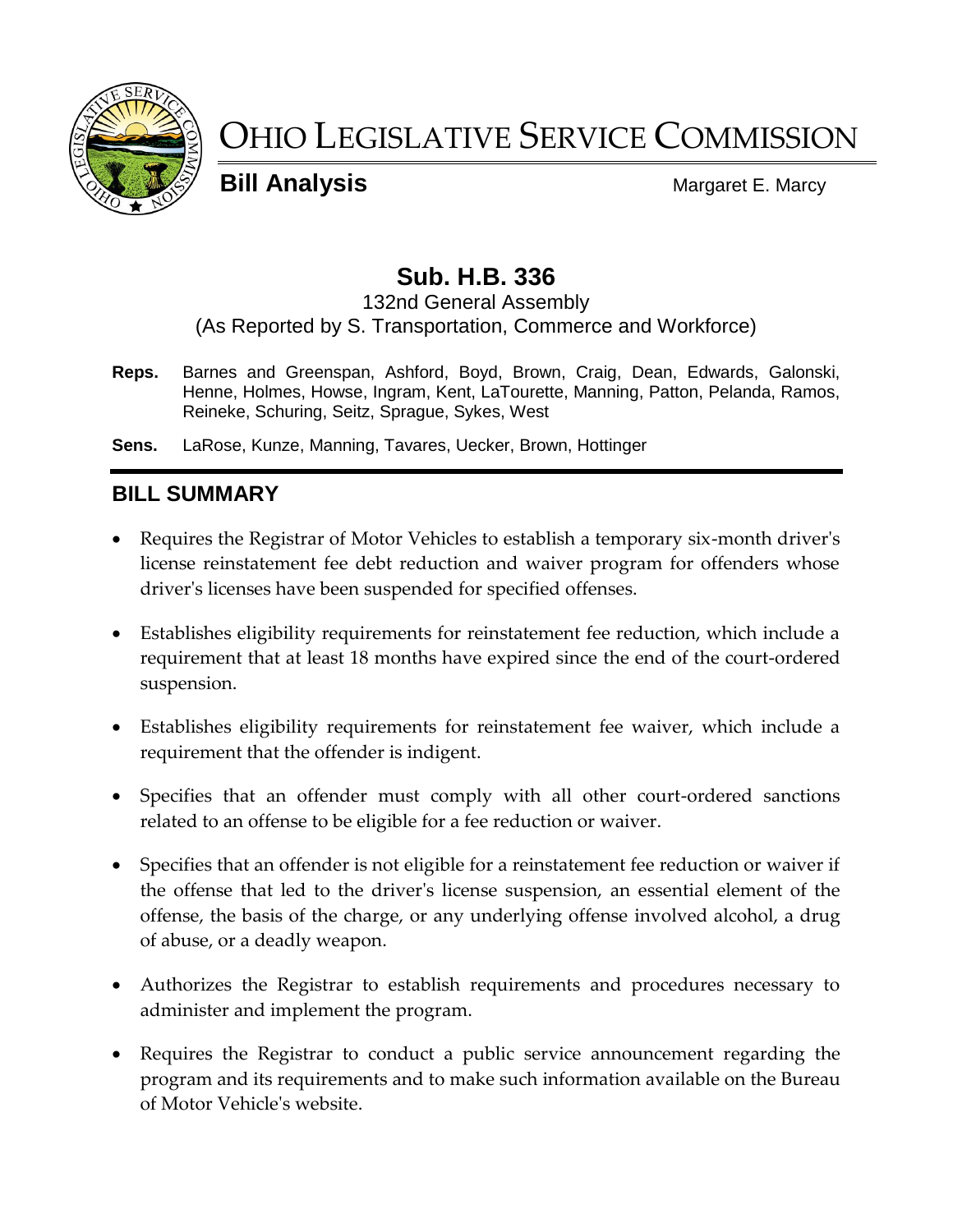Entitles the act the "Reinstatement Fee Amnesty Initiative."

# **CONTENT AND OPERATION**

## **Background**

Under current law, the Registrar of Motor Vehicles may not reinstate the driver's license of a person whose license has been suspended until the person does both of the following:

(1) Pays all reinstatement fees that apply; and

(2) Complies with all other conditions for license reinstatement, which vary depending on the offense and the court's discretion.

When a municipal or county court determines that a person cannot reasonably pay reinstatement fees, the court may establish an installment payment plan or a payment extension plan for the person.<sup>1</sup>

## **Reinstatement fee debt reduction and waiver program**

The bill requires the Registrar to establish a temporary six-month driver's license reinstatement fee debt reduction and waiver program within 90 days of the bill's effective date. The program applies to reinstatement fees incurred as a result of the suspension of a driver's license or permit, but does not apply to commercial driver's licenses and permits.<sup>2</sup>

## **Eligibility for reinstatement fee reduction**

An offender whose driver's license or permit has been suspended as a result of an eligible offense (see, "**Eligible offenses**," below) may apply to the Registrar for driver's license reinstatement fee debt reduction if all of the following apply:

(1) The offender has completed all court-ordered sanctions related to the eligible offense other than the payment of reinstatement fees;

(2) The offense that led to the suspension, an essential element of the offense, the basis of the charge, or any underlying offense did not involve alcohol, a drug of abuse, or a deadly weapon; and

<sup>&</sup>lt;sup>2</sup> Section 1(B) and  $(A)(5)$ .



 $1 R.C. 4510.10(A)$  and (B).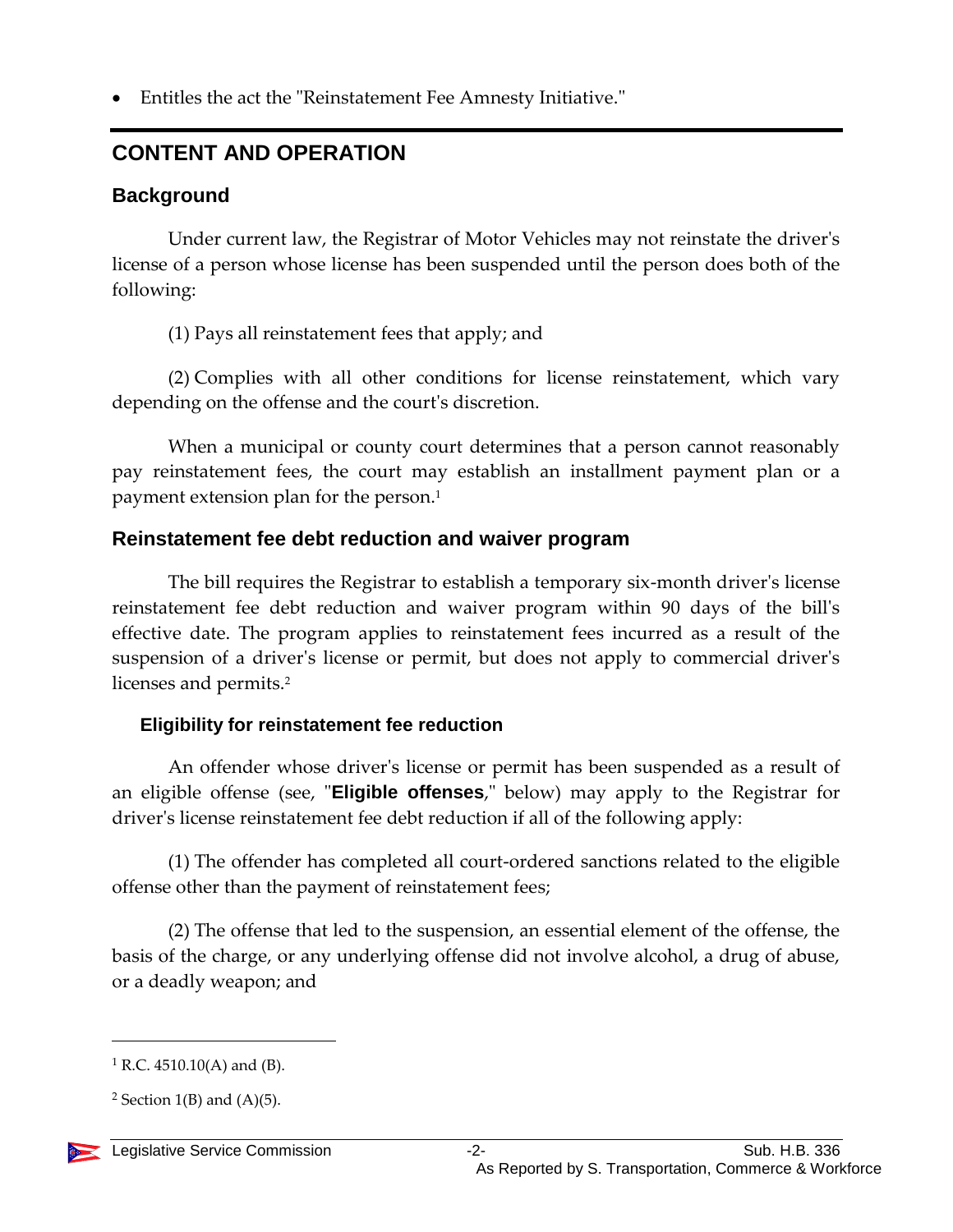(3) At least 18 months have expired since the end of the court-ordered suspension.

The Registrar must grant the reinstatement fee debt reduction to an offender who is eligible for it as follows:

(1) If the offender owes reinstatement fees for multiple eligible offenses, the offender is required to pay either the lowest reinstatement fee owed for those offenses or 10% of the total amount owed for the offenses, whichever amount is greater; or

(2) If the offender owes reinstatement fees for one eligible offense, the offender must pay one-half of the reinstatement fee owed for that offense.<sup>3</sup>

#### **Eligibility for reinstatement fee waiver**

An offender whose driver's license or permit has been suspended as a result of an eligible offense may apply to the Registrar for a fee waiver if all of the following apply:

(1) The offender has completed all court-ordered sanctions related to the eligible offense other than the payment of reinstatement fees;

(2) The offense that led to the suspension, an essential element of the offense, the basis of the charge, or any underlying offense did not involve alcohol, a drug of abuse, or a deadly weapon; and

(3) The offender is indigent and can demonstrate proof of indigence by providing documentation in a form approved by the Registrar. Under the bill, a person is indigent if the person participates in the supplemental nutrition assistance program (SNAP) administered by the Department of Job and Family Services. Section 1(A)(6).

The Registrar must grant the fee waiver to an offender who is eligible for it.<sup>4</sup>

#### **Other requirements**

The bill requires the Registrar to conduct a public service announcement regarding the driver's license reinstatement fee debt reduction and waiver program that includes a description of the program and its requirements. The Registrar must make this information available on the Bureau of Motor Vehicle's website.<sup>5</sup> Finally, the bill

<sup>&</sup>lt;sup>3</sup> Section 1(A)(1), (C)(1), and (D)(1).

 $4$  Section 1(A)(1), (A)(6), (C)(2), and (D)(2).

 $5$  Section 1(E).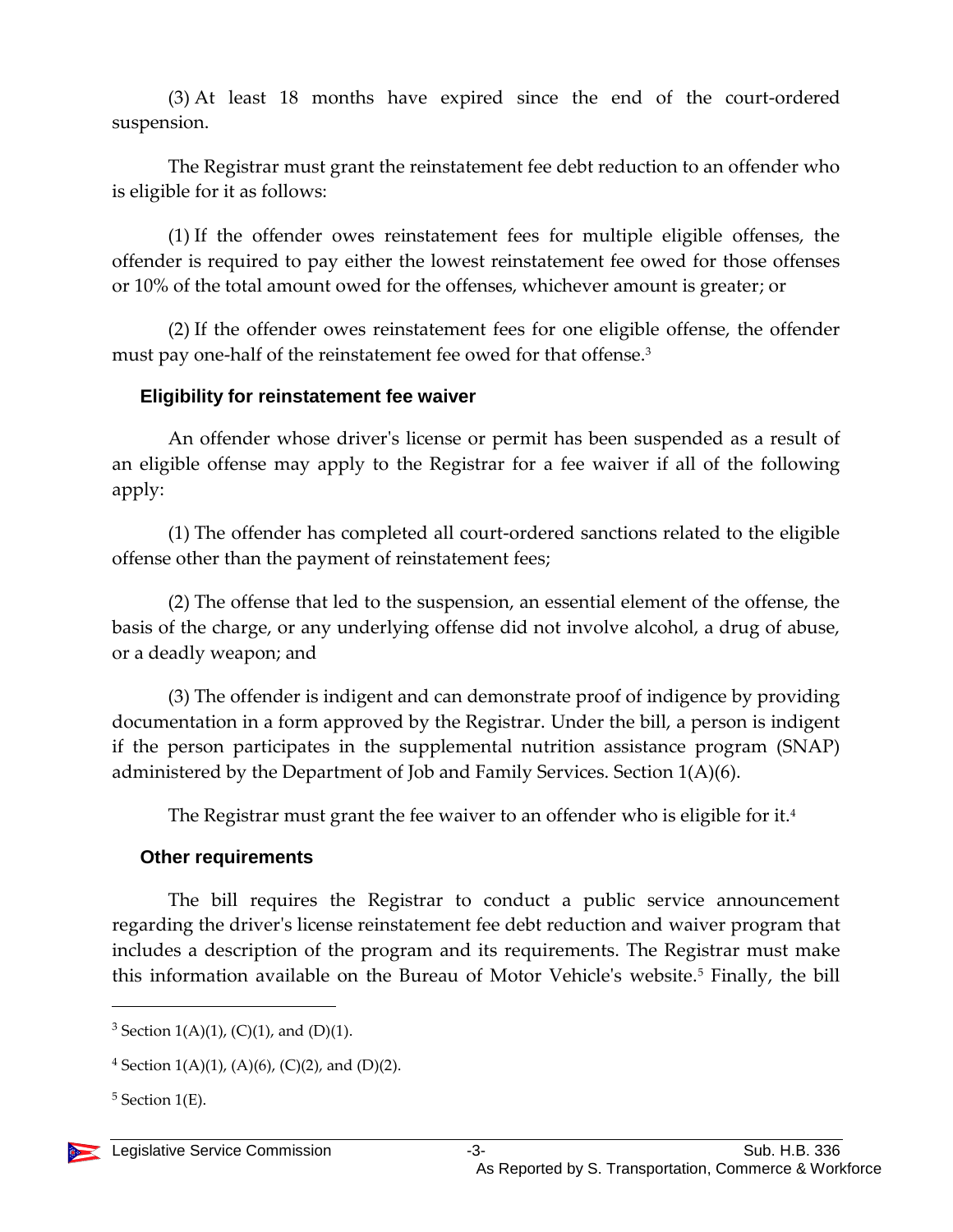authorizes the Registrar to establish any additional requirements and procedures necessary to administer and implement the program, and entitles the act the "Reinstatement Fee Amnesty Initiative."<sup>6</sup>

#### **Eligible offenses**

Below is a list of the eligible offenses and a brief description of each offense:

- R.C. 2151.354, Unruly child.
- R.C. 2152.19, Delinquent child.
- R.C. 2152.21, Juvenile traffic offender.
- R.C. 2907.24, Solicitation with a motor vehicle.
- R.C. 2913.02, Theft of gasoline.
- R.C. 4507.20, Incompetence by examination.
- R.C. 4509.101, Operating vehicle without proof of insurance.
- R.C. 4509.17, Failure to pay security deposit or request a hearing after receiving notice from the Registrar regarding a motor vehicle accident.
- R.C. 4509.24, Default on a payment that was required by written agreement after a motor vehicle accident.
- R.C. 4509.40, Nonpayment of a judgment.
- R.C. 4510.037, Repeat traffic offender (12-point suspension).
- R.C. 4510.05, Violation of a municipal ordinance that is substantially similar to a statutory violation for which suspension may be imposed.
- R.C. 4510.06, Suspension under federal Assimilative Crimes Act.
- R.C. 4510.15, Reckless operation.
- R.C. 4510.22, Failure to appear or pay a fine related to specific vehiclerelated violations.
- R.C. 4510.23, If adjudicated incompetent.

 $6$  Section 1(F) and Section 2.